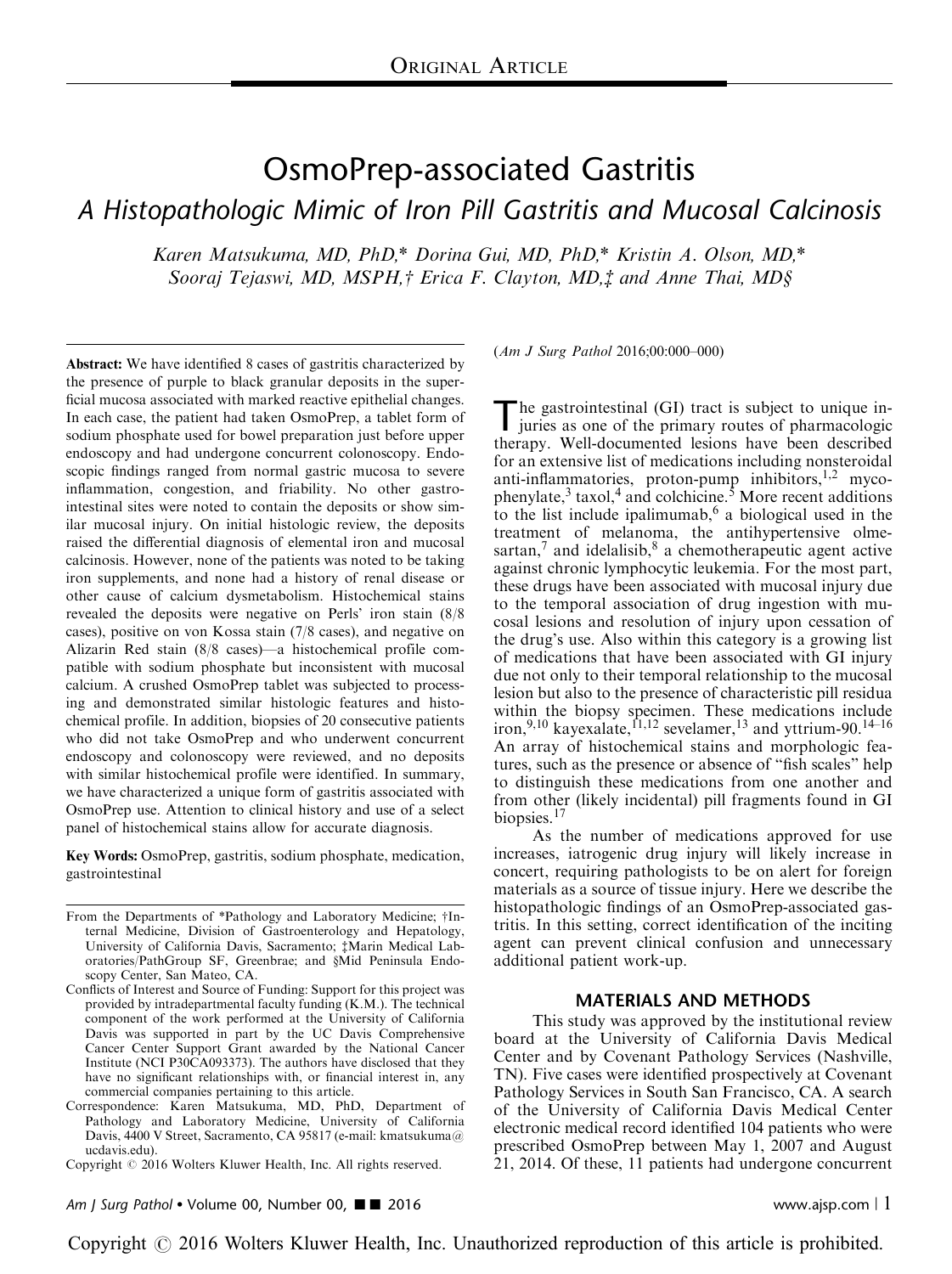esophagogastroduodenoscopy (EGD) with biopsy. Upper GI biopsies of these 11 patients were reviewed, and one of these biopsies contained purple-black inorganic deposits in the superficial gastric mucosa. Two additional cases were identified prospectively at the University of California Davis during the course of routine service work. As a control, GI biopsies of 20 consecutive University of California Davis patients who underwent concurrent colonoscopy and EGD with gastric biopsy and who did not use OsmoPrep for bowel cleansing were reviewed (biopsies performed between May 1, 2014 and September 1, 2014).

All stains were performed using standard histochemical protocols, and all controls performed normally.

To interrogate the histochemical properties of OsmoPrep, crushed pill fragments were suspended in chicken egg albumen and heated briefly to denature the albumen. The denatured albumen-OsmoPrep mixture was subsequently fixed in 10% formalin and processed as per routine histology protocol. (Of note, other more conventional endeavors to adhere the crushed pill fragments

to the glass slide [eg, direct embedding of pill fragments in paraffin, use of cytology fixative] proved unsuccessful.)

### RESULTS

We prospectively identified 7 cases of gastritis characterized by marked reactive epithelial changes associated with purple to black inorganic deposits in the superficial lamina propria (Fig. 1). The deposits were irregular in contour and of varying sizes (typically  $<$  100  $\mu$ m) and generally had the appearance of crushed pill fragments. Although some had a smooth, almost translucent appearance (Fig. 1B), others appeared more opaque and granular (Fig. 1D). The gastric mucosa associated with the deposits was notable for prominent mucin loss and nuclear hyperchromasia without significantly increased inflammation, compatible with reactive gastropathy. In some cases, mild superficial edema and congestion were noted adjacent to the deposits. No erosions or ulcers were identified. The deposits and the reactive changes were most frequently identified in antral



FIGURE 1. OsmoPrep-associated gastritis. Irregular purple to black deposits are present beneath surface epithelium that demonstrates mucin loss and increased nuclear chromasia. In some cases the deposits have a flat, near-translucent appearance (case #5: A, B; arrows highlight the deposits), whereas in other cases, they appear more opaque and granular (case #3: C, D).

2 <sup>|</sup> www.ajsp.com Copyright <sup>r</sup> 2016 Wolters Kluwer Health, Inc. All rights reserved.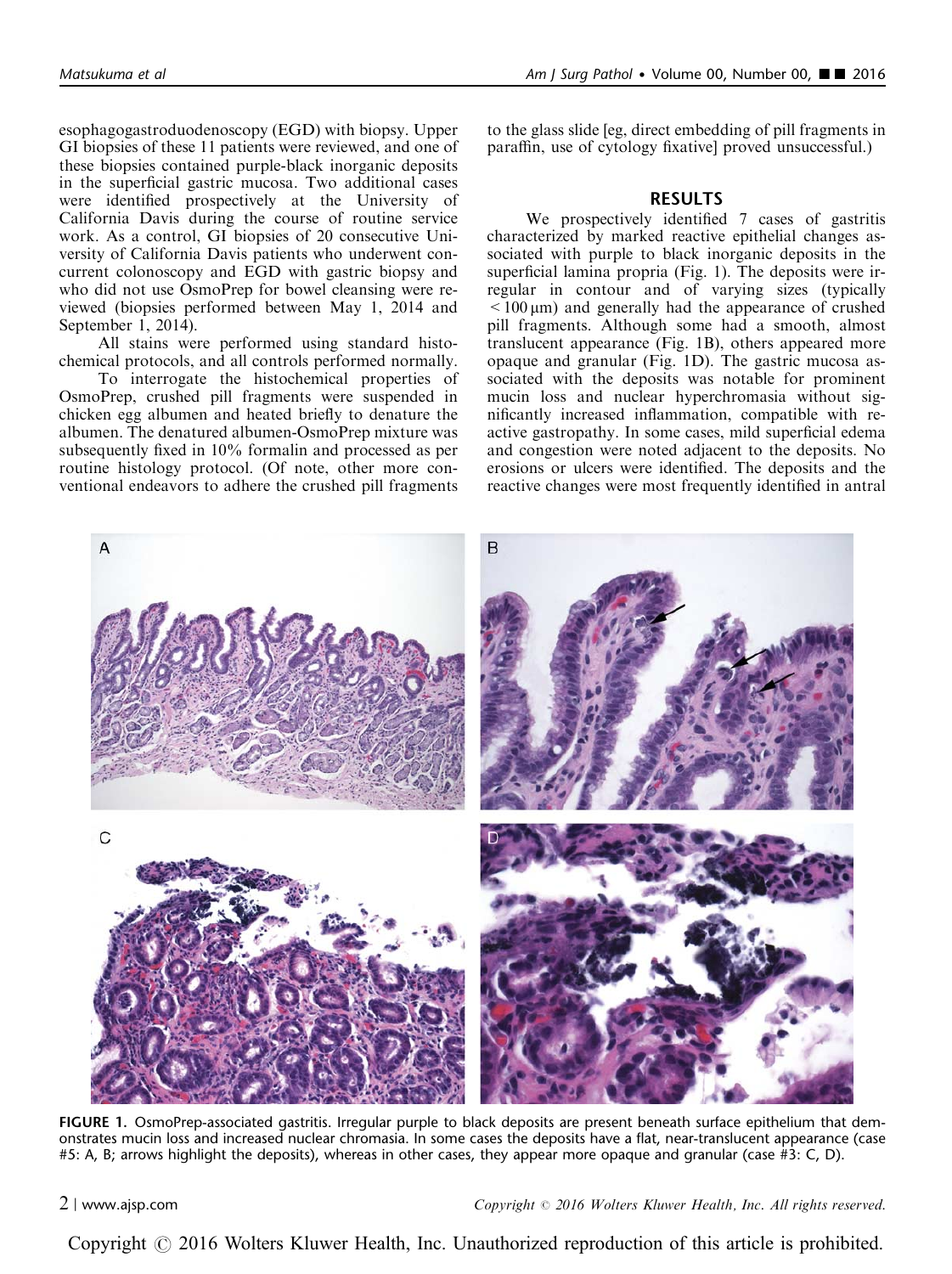biopsies. None of the other biopsied organs in the upper or lower GI tract of these patients showed any mucosal injury associated with similar inorganic deposits. The initial histologic differential diagnosis included iron pill gastritis and mucosal calcinosis. Histochemical stains showed the deposits were nonreactive on Perls' iron stain (all 7 cases) and positive on von Kossa stain (6/7 cases) (Table 1, cases #1 to 7). As the von Kossa stain is a histochemical preparation commonly used to detect calcium, this pattern of staining appeared to support the impression of mucosal calcinosis. However, on further investigation, none of the patients were found to have a clinical history of calcium dysmetabolism (eg, renal failure). In contrast, all were noted to have undergone concurrent colonoscopy and had taken OsmoPrep for bowel preparation. Subsequent staining of the gastric biopsies with Alizarin Red, a calcium chelating dye, showed none of the cases to be reactive, arguing against mucosal calcinosis ([Figs. 2A, C, E, and G\)](#page-3-0).

We identified an eighth case of gastritis associated with reactive epithelial changes, purple-black inorganic deposits, and OsmoPrep use by searching the University of California Davis Medical Center electronic medical record for patients prescribed OsmoPrep from years 2007 through 2014. Histochemical stains performed on this gastric biopsy showed an identical pattern as that seen in the 7 other cases (ie, nonreactive on Perls' iron stain, reactive on von Kossa stain, and nonreactive on Alizarin Red stain) (Table 1, case #8).

For comparison, we retrospectively reviewed the upper and lower GI biopsies of 20 consecutive patients who presented for concurrent EGD and colonoscopy and who had not taken OsmoPrep for bowel preparation. Histologic findings in the gastric biopsies were varied and ranged from normal mucosa to Helicobacter gastritis to

mucosal calcinosis and included intestinal metaplasia and a fundic gland polyp with low-grade dysplasia. No mucosal deposits with a similar staining pattern as that seen in the other group were identified. In the 1 case of mucosal calcinosis, the patient was known to have chronic renal disease, and histochemical staining revealed the deposits to be reactive on von Kossa and Alizarin Red stains and nonreactive on Perls' iron stain ([Figs. 2B, D, F,](#page-3-0) [and H](#page-3-0)).

To directly examine the histochemical properties of OsmoPrep, we obtained an OsmoPrep tablet and subjected pill fragments to hematoxylin and eosin, von Kossa, Alizarin Red, and Perls' iron stains [\(Fig. 3\)](#page-4-0). Although the hematoxylin and eosin––stained pill fragments were more eosinophilic than those seen in the gastric biopsies, the histochemical profile was identical to that of the OsmoPrep-associated gastritis cases.

Review of the patient demographic and clinical information revealed that 7 patients were female and 1 was male, ranging in age from 19 to 66 years. No history of renal disease, other cause of calcium dysmetabolism, or use of oral iron supplements was elicited. Upper GI symptoms that had brought the patient to endoscopy included gastroesophageal reflux, dysphagia, epigastric pain, and anemia. Findings at endoscopy ranged from normal mucosa to diffuse erosions, erythema, and friability [\(Fig. 4\)](#page-5-0). None of the patients reported experiencing any preendoscopic exacerbation of their upper GI symptoms, and none reported any postprocedure complications.

# **DISCUSSION**

We have identified 8 cases of gastritis associated with superficial inorganic deposits and OsmoPrep use.

| Case Sex       |              | Age<br>(y) | <b>Symptoms</b>                          | <b>EGD</b> Gastric<br><b>Findings</b>                     | <b>Biopsy</b><br><b>Site</b> | <b>Histologic Findings</b>                                | Osmoprep<br><b>Confirmed? Disease?</b> | Renal | Iron<br>Pill? | Iron | von<br>Stain Kossa | <b>Alizarin</b><br>Red |
|----------------|--------------|------------|------------------------------------------|-----------------------------------------------------------|------------------------------|-----------------------------------------------------------|----------------------------------------|-------|---------------|------|--------------------|------------------------|
|                | F            | 60         | <b>GERD</b>                              | Diffuse erosions,<br>erythema, friability                 | Antrum                       | Reactive gastropathy,<br>mild lamina propia<br>hemorrhage | Yes                                    | No    | No            | Neg  | Pos                | Neg                    |
| 2              | $\mathbf{F}$ | 51         | GERD.<br>dysphagia                       | Diffuse severe<br>inflammation,<br>congestion, friability | Antrum                       | Reactive gastropathy,<br>congestion, edema                | Yes                                    | No    | No            | Neg  | Neg                | Neg                    |
| 3              | F            | 66         | Epigastric pain,<br>dysphagia            | Erythema                                                  | Antrum                       | Reactive gastropathy                                      | Yes                                    | No    | No            | Neg  | Pos                | Neg                    |
| $\overline{4}$ | F            | 19         | Abdominal pain                           | Moderate diffuse<br>inflammation                          | Body                         | Reactive gastropathy                                      | Yes                                    | No    | No            | Neg  | Pos                | Neg                    |
| 5              | F            | 62         | <b>GERD</b>                              | Normal                                                    | Antrum                       | Reactive gastropathy                                      | Yes                                    | No.   | No            | Neg  | Pos                | Neg                    |
| 6              | F            | 62         | <b>GERD</b>                              | Edema, erythema of<br>antrum                              | Antrum                       | Reactive gastropathy,<br>chronic gastritis                | Yes                                    | No    | No            | Neg  | Pos                | Neg                    |
| $\tau$         | M            | 64         | GERD, history<br>of gastric<br>leiomyoma | Mild erythema of<br>body                                  | Body                         | Reactive gastropathy                                      | Yes                                    | No    | No            | Neg  | Pos                | Neg                    |
| 8              | F            | 61         | Epigastric pain,<br>GERD, anemia         | Moderate gastritis of Antrum<br>body and fundus           |                              | Reactive gastropathy                                      | Yes                                    | No    | No            | Neg  | Pos                | Neg                    |

troesophageal reflux; M, male; Neg, negative; Po

 $Copyright © 2016 Wolters Kluwer Health, Inc. All rights reserved.$  exerved. www.ajsp.com | 3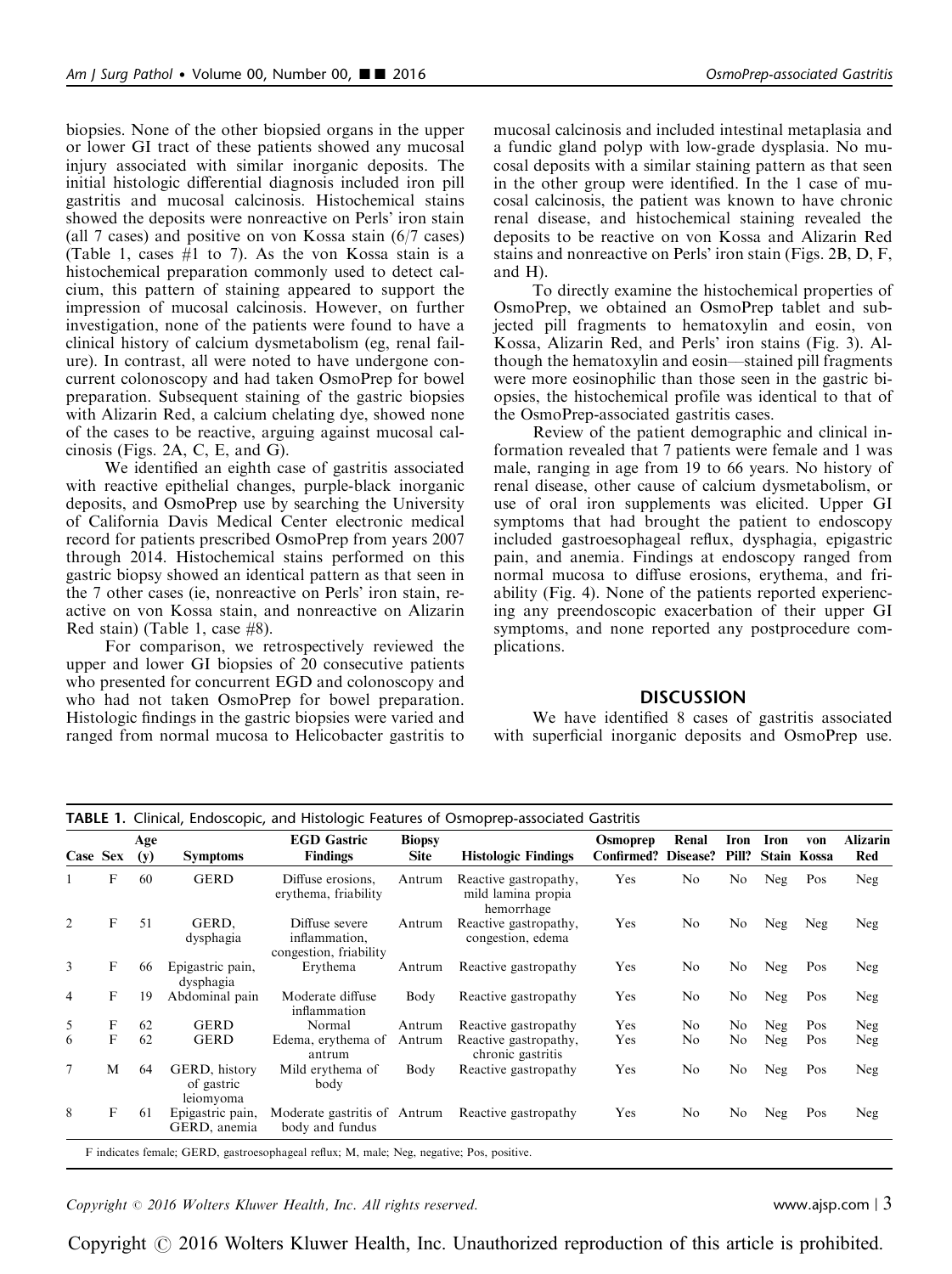<span id="page-3-0"></span>

FIGURE 2. Differences in histochemical staining pattern of OsmoPrep-associated gastritis (A, C, E, and G) versus mucosal calcinosis (B, D, F, and H). The deposits of OsmoPrep-associated gastritis are positive on von Kossa stain (C) and negative on Alizarin Red (E) and Perls' iron (G) stains. In contrast, the deposits of mucosal calcinosis are positive on von Kossa (D) and Alizarin Red (F) stains and negative on Perls' iron stain (H). A and B, hematoxylin and eosin stain. All images digitally scanned.

Overall, the deposits were reactive on von Kossa stain and nonreactive on Alizarin Red and Perls' iron stains. Importantly, while von Kossa staining is commonly used to detect tissue calcium, it is actually a chemical reaction of the phosphate or carbonate moiety of the calcium salt.<sup>[18,19](#page-6-0)</sup> Thus, it is phosphate (or carbonate) that the von Kossa stain highlights, not calcium itself. As sodium phosphate is the active ingredient in OsmoPrep, this explains the histochemical staining pattern of the deposits in our cases, as well as that of the crushed OsmoPrep pill. In contrast, Alizarin Red is a dye that directly binds calcium,[18,19](#page-6-0) and as such is a more specific test for calcium deposition. In regard to case #2 which did not appear to be reactive on von Kossa stain, we note this gastric biopsy

4 <sup>|</sup> www.ajsp.com Copyright <sup>r</sup> 2016 Wolters Kluwer Health, Inc. All rights reserved.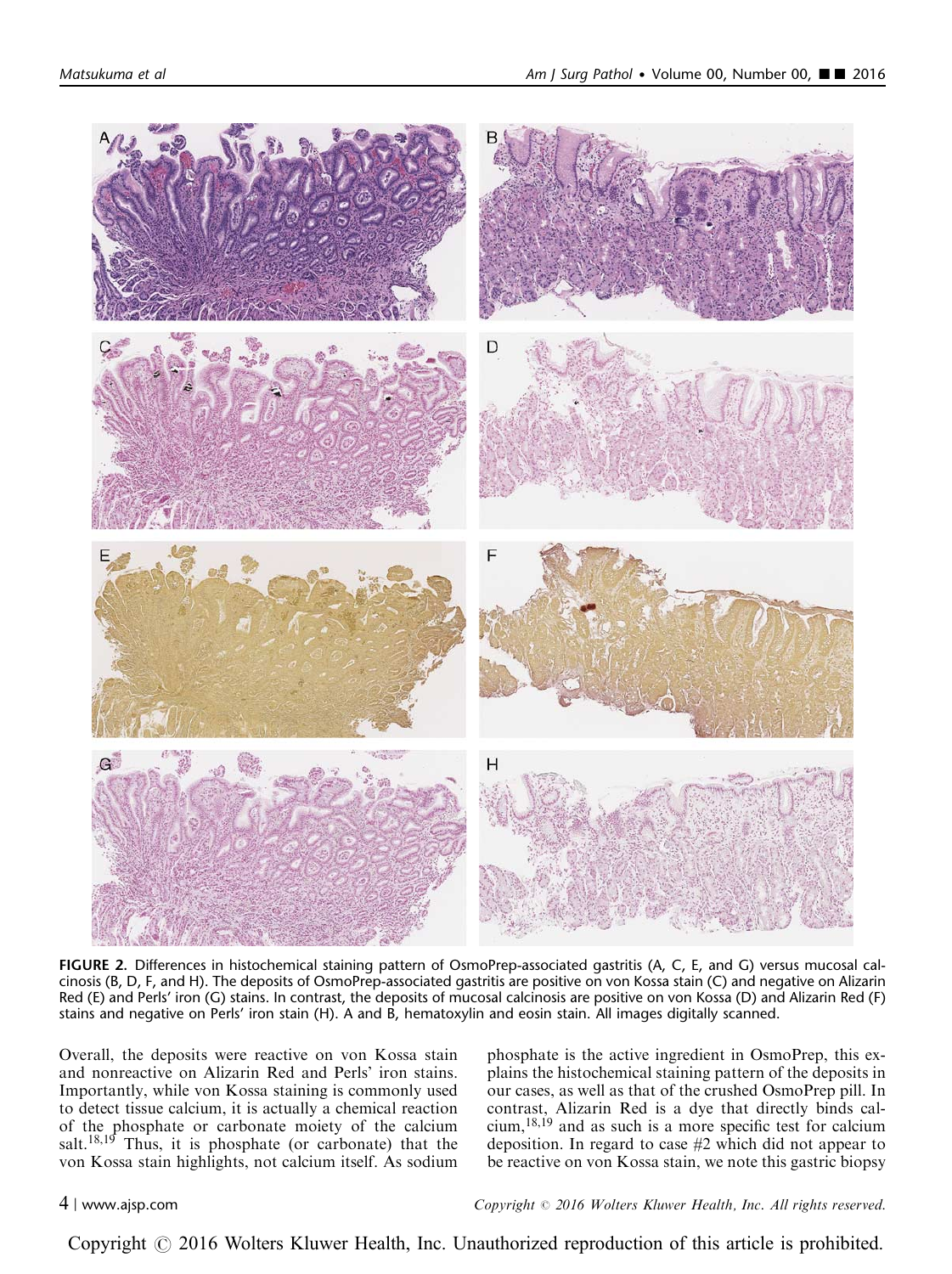<span id="page-4-0"></span>

FIGURE 3. OsmoPrep. A, Whole pill (800 mg). B, Hematoxylin and eosin stain. The crushed tablet demonstrates a finely granular appearance with irregular contours and eosinophilic hue in contrast to the purple to black tinctorial quality of tissue-associated OsmoPrep. C–E, Similar to the deposits in the gastric mucosa, the crushed OsmoPrep tablet is reactive on von Kossa stain (C) and nonreactive on Alizarin Red (D) and Perls' iron (E) stains. All images digitally scanned.

had very small superficial deposits, and it is conceivable these deposits did not survive the histochemical staining process.

We also observed that the albumen-embedded OsmoPrep pill fragments lacked the purple to black hue seen in the gastric biopsies and demonstrated relatively focal reactivity on von Kossa stain. The cause of these differences is not known; however, it is possible that environmental factors specific to the stomach, such as low pH and/or the presence of gastric mucus, contributed to the dye reaction. Alternatively, because egg albumen contains ovalbumin, a protein well-known to bind a large number

 $Copyright © 2016 Wolters Kluwer Health, Inc. All rights reserved.$  www.ajsp.com | 5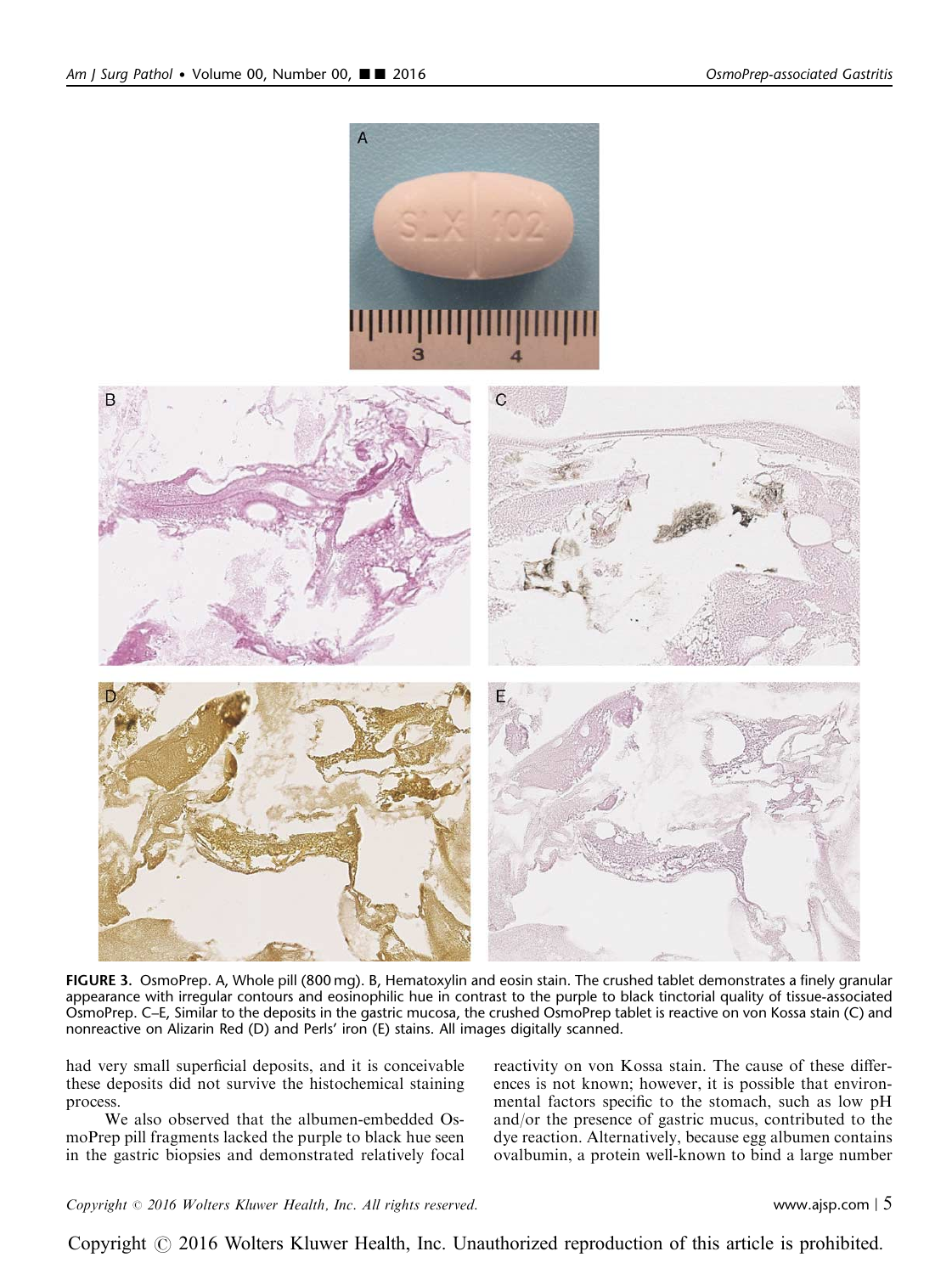<span id="page-5-0"></span>

FIGURE 4. Erythema was the most commonly reported endoscopic finding in cases of OsmoPrep-associated gastritis. In case #1 (shown here), the gastroenterologist reported diffuse erosions, erythema, and friability.

of small molecules, it may have modified the dye reaction. (While ovalbumin may also chelate iron and thus interfere with the Perls' iron reaction, we did not observe even focal reactivity on the Perls' iron stain.) Furthermore, previous studies demonstrating the histologic and histochemical properties of oral medications have demonstrated alternative staining characteristics of the medication when processed directly from the crushed pill as compared with that derived from tissue biopsy.<sup>[13](#page-6-0)</sup>

OsmoPrep is a tablet form of bowel preparation produced by Salix Pharmaceuticals (Raleigh, NC) and approved for use in the United States in 2006. The active ingredient is sodium phosphate, which functions as an osmotic laxative. It is an infrequently used colon preparatory agent due primarily to the associated risk of acute phosphate nephropathy.[20](#page-6-0) Patients may opt for this form of colon preparation if they cannot tolerate the large volume of chalky fluid that constitutes the more commonly prescribed liquid sodium phosphate agent. However, OsmoPrep prescribing instructions are nevertheless quite demanding: the patient must take 4 large tablets with 8 ounces of clear liquid every 15 minutes for 1 hour (total of 20 tablets in 1 hour) on the evening before the colonoscopy and 4 large tablets with 8 ounces of clear liquid every 15 minutes over a period of 30 minutes (total of 12 tablets in 30 min) the morning of the procedure. Thus, consumption of a large volume of fluid over a short interval remains obligatory. GI signs and symptoms, including abdominal bloating, nausea, abdominal pain, and vomiting, are the most common side effects. Contraindications include a history of acute phosphate nephropathy (biopsy-proven), GI obstruction, gastric bypass or stapling surgery, bowel perforation, toxic colitis, toxic megacolon, and hypersensitivity to any component of OsmoPrep.

GI mucosal injury was initially reported with OsmoPrep in the premarket clinical trial period; however, the injury was thought to be restricted to the colon, and no specific gastric lesions were documented.<sup>[20](#page-6-0)</sup> Subsequently, in 2010 French investigators reported 6 cases of endoscopically identified gastric mucosal injury associated with the use of Colokit (an analogous tablet-based sodium phosphate colon preparatory agent made by the French pharmaceutical company Mayoly Spindler—Chatou, France).<sup>21</sup> Histologic findings revealed ulceration, necrosis, and edema, but no pill fragments were noted. The colon preparatory agent was implicated based on the temporal relationship of upper GI symptoms with the initiation of medication ingestion and subsequent resolution of symptoms after endoscopy. More recently, other investigators tested the effects of direct exposure of sodium phosphate tablets on gastric mucosa in a porcine model. $22$  Their findings confirmed the existence of a medication-induced injury but did not reveal any functional deficit in mucosal integrity, with lesions grossly resolving within 72 hours. Although histologic sections were examined, pill fragments with related tissue response were not identified.

In contrast to sodium phosphate tablets, oral sodium phosphate solutions have been in use as bowel preparatory agents for >2 decades and are well documented to cause colonic aphthous–type erosions and focal acute cryptitis.[23–26](#page-6-0) More recently, a large Korean study found that the incidence of hemorrhagic gastritis was significantly increased in patients presenting for EGD when undergoing concurrent colonoscopy with sodium phosphate solution bowel preparation as compared with those presenting for EGD alone.<sup>[27](#page-6-0)</sup> Interestingly, their data showed associations of hemorrhagic gastritis with male sex, body mass index  $\leq$  20, certain medications, and duodenal ulcers. In our case series, the female predominance of the gastritis was striking and mirrored that of the French case series, which reported a Colokit-associated gastritis in 4 females and 2 males. Although the majority of our cases were identified outside of the University of California Davis, it is noteworthy that 73% of the 104 patients prescribed OsmoPrep at the University of California Davis were female, suggesting a selection bias. Other (as yet unknown) factors certainly may exist as well. Finally, the differences in our findings as compared with the Korean study may reflect the different forms of oral sodium phosphate administered.

Given that the prescribing frequency of OsmoPrep is quite low and concurrent upper endoscopy is not uniformly performed in those instances, it is not entirely clear how often this type of iatrogenic gastritis occurs. Of the 11 cases that met inclusion criteria from the University of California Davis patient database, only 1 was found to have inorganic deposits compatible with OsmoPrep. Thus, it is likely that only a small fraction of patients who take OsmoPrep will demonstrate gastric mucosal injury related to OsmoPrep use. More importantly, despite the dramatic endoscopic and histologic findings that can be seen, no long-term complications have been noted in any of the patients.

6 <sup>|</sup> www.ajsp.com Copyright <sup>r</sup> 2016 Wolters Kluwer Health, Inc. All rights reserved.